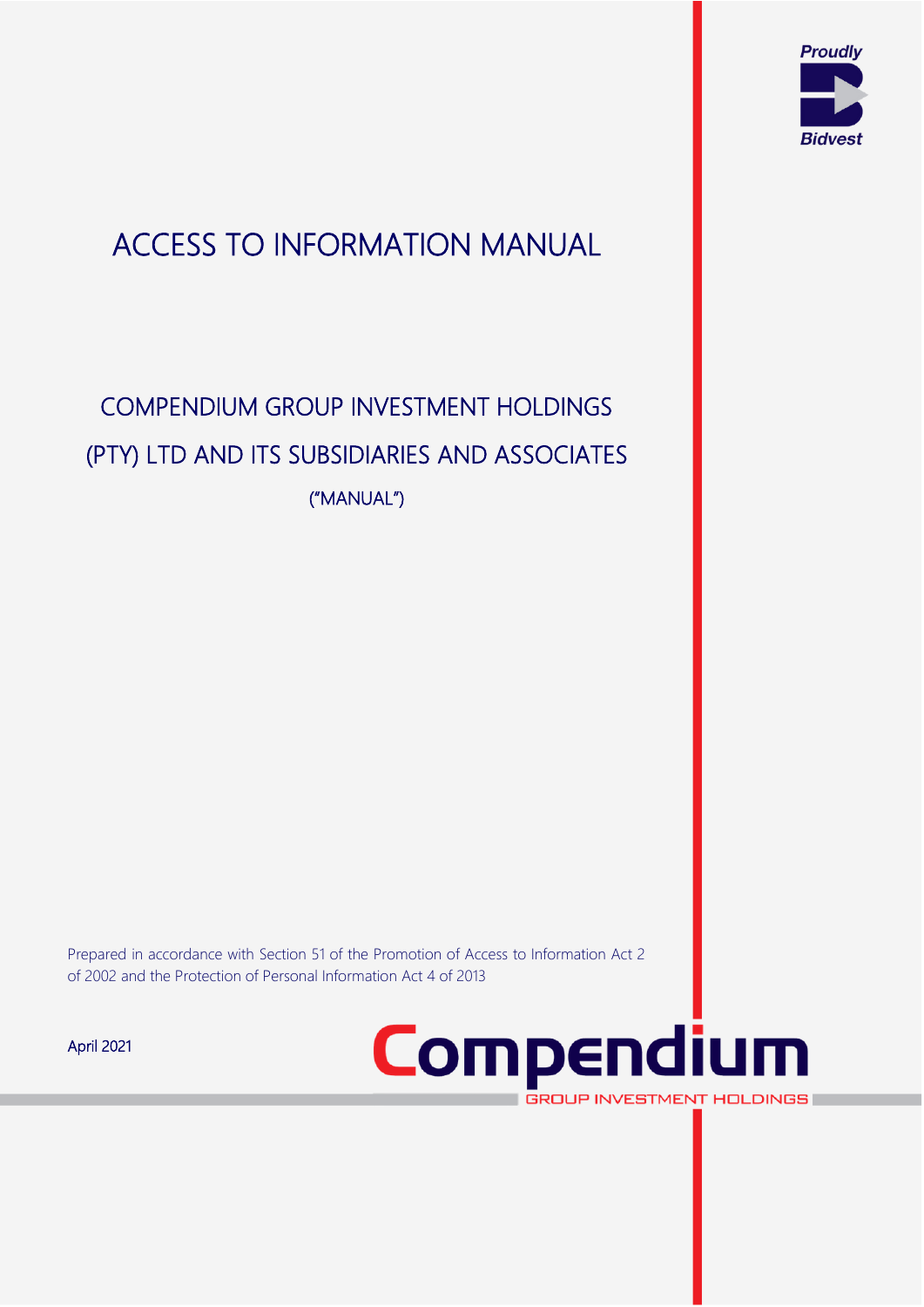# TABLE OF CONTENTS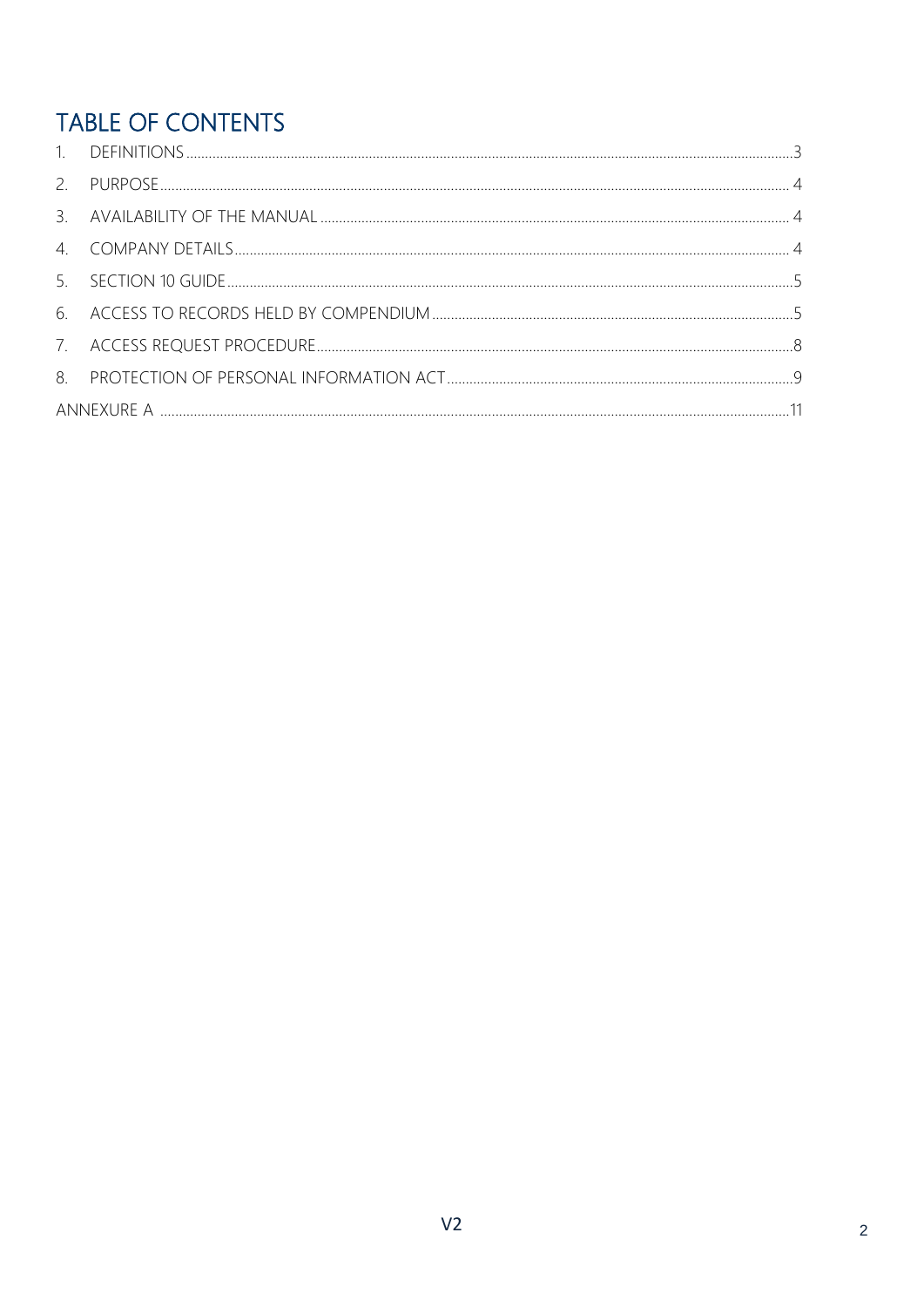# <span id="page-2-0"></span>1. DEFINITIONS

- 1.1. "Compendium" means Compendium Group Investment Holdings (Pty) Ltd with registration number 2004/029831/07 and all subsidiaries and associated companies which consists of:
	- 1.1.1. Compendium Insurance Brokers (Pty) Ltd with registration number 2000/009588/07;
	- 1.1.2. Cignet Administration Services (Pty) Ltd with registration number2004/029524/07;
	- 1.1.3. Swift Auto Brokers (Pty) Ltd with registration number 2006/027398/07;
	- 1.1.4. Edge Insurance Brokers KZN (Pty) Ltd with registration number 2001/005734/07;
	- 1.1.5. Portdem (Pty) Ltd with registration number 2019/112944/07;
	- 1.1.6. GL Broking Enterprises (Pty) Ltd with registration number 2019/378521/07;
	- 1.1.7. Genesis Insurance Brokers KZN (Pty) Ltd with registration number 1989/003322/07; and
	- 1.1.8. Watersure (Pty) Ltd with registration number 2004/027733/07.
- 1.2. "Data Subject" means the person to whom personal information relates;
- 1.3. "Manual" means this manual together with all its annexure;
- 1.4. "POPI" means the Protection of Personal Information Act, 4 of 2013;
- 1.5. "PAIA" means Promotion of Access to Information Act, 2 of 2002;
- 1.6. "Processing" means any operation or activity or any set of operations, whether or not by automatic means, concerning personal information, including:
	- 1.6.1. the collection, receipt, recording, organisation, collation, storage, updating or modification, retrieval, alteration, consultation or use;
	- 1.6.2. dissemination by means of transmission, distribution or making available in any other form; or
	- 1.6.3. merging, linking, as well as restriction, degradation, erasure or destruction or information.
- 1.7. "Record" means any recorded information-
	- 1.7.1. regardless of form or medium, including writing on any material, information produced, recorded or stored by means of any tape-recorded, computer equipment, whether hardware or software or both, or other device, and any material subsequently derived from information so produced, recorded or stored. Any label, marking or other writing that identified or described any thing of which it forms part, or to which it is attached by any means, book, map, graph or drawing. Any photograph, film, negative, tape or other device in which one or more visual images are embodied so as to be capable, with or without the aid of some other equipment, of being reproduced;
	- 1.7.2. in the possession or control of a responsible party;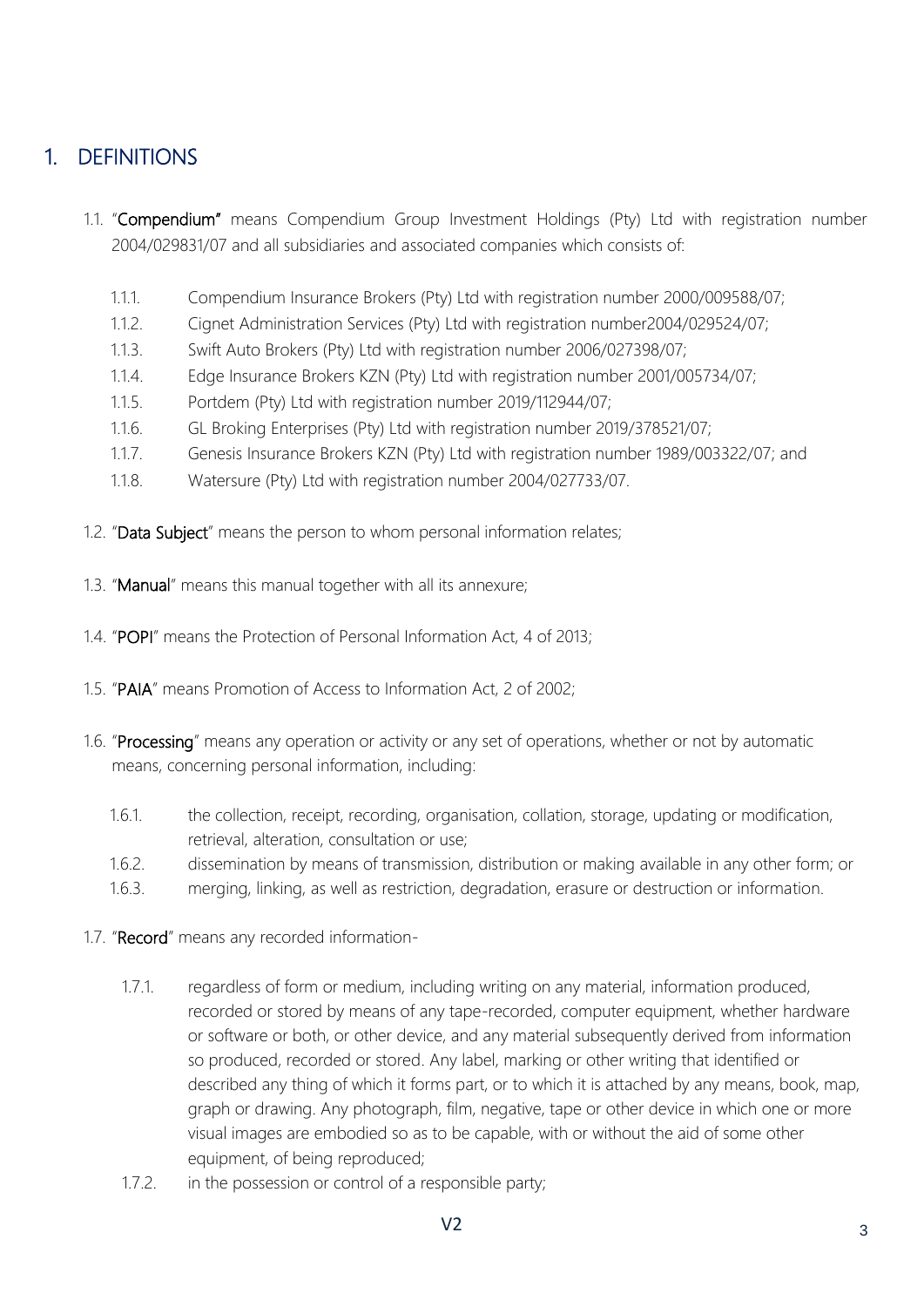- 1.7.3. whether or not it was created by the responsible party; and
- 1.7.4. regardless of how it came into existence.
- 1.8. "Requester" has the meaning ascribed to it in section 1 of PAIA.

# <span id="page-3-0"></span>2. PURPOSE

The Promotion of Access to Information Act 2 of 2000 ("PAIA") gives effect to the constitutional right of access to any information held by the state and any information that is held by another person and that is required for the exercise or protection of any rights.

PAIA sets out the requisite procedures associated with any such requests for information. In terms of PAIA, where a request for information is made to a body, there is an obligation to provide the information, except where PAIA, expressly provides that the information may not be released.

PAIA balances the interests of Requester of information, as well as those of private entities needing to protect trade secrets and confidential information.

The purpose of this Manual is to:

- detail the procedure that a Requester for information is required to follow and the manner in which a Request for Access shall be facilitated by Compendium; and
- to detail the purpose for which personal information may be processed, a description of categories of Data Subjects for whom Compendium processes personal information, as well as the categories of personal information relating to such Data Subjects, and the recipients to whom personal information may be supplied.

### <span id="page-3-1"></span>3. AVAILABILITY OF THE MANUAL

The Manual is available for inspection at the offices of Compendium and available for download from https://www.cig.co.za.

## <span id="page-3-2"></span>4. COMPANY DETAILS

| <b>Chief Executive Officer</b> | Rowan Jones         |  |  |  |  |  |  |
|--------------------------------|---------------------|--|--|--|--|--|--|
| Information Officer            | Chantelle Jones     |  |  |  |  |  |  |
| Physical address               | Compendium House    |  |  |  |  |  |  |
|                                | 5 The Crescent      |  |  |  |  |  |  |
|                                | Westway Office Park |  |  |  |  |  |  |
|                                | Westville           |  |  |  |  |  |  |
|                                | 3635                |  |  |  |  |  |  |

The details of Compendium, in terms of Section 51(1)(A) of PAIA are as follows: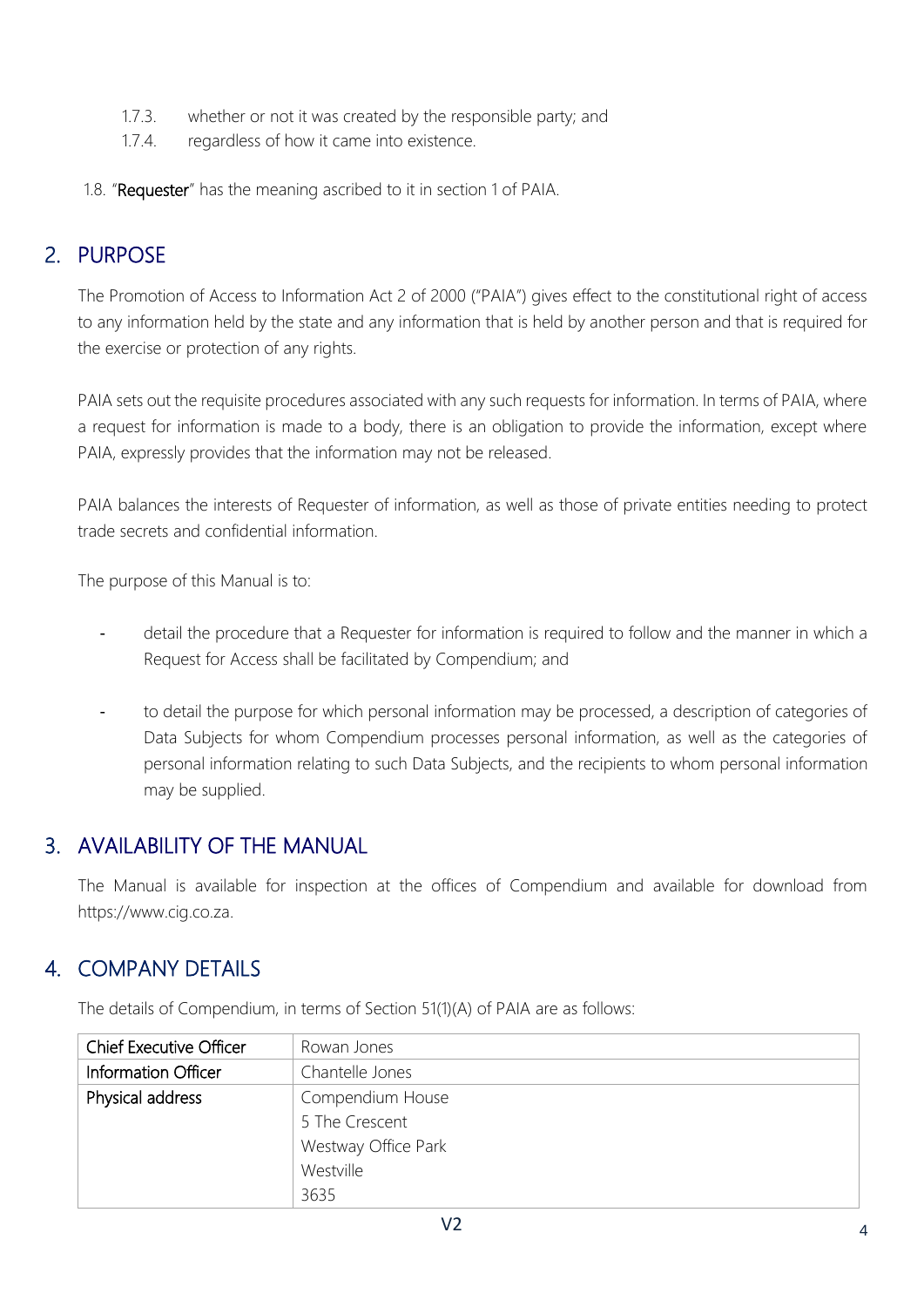| Postal address   | P O Box 2800        |
|------------------|---------------------|
|                  | Westway Office Park |
|                  | 3635                |
| Telephone number | 031 242 6800        |
| E-mail address   | info@cig.co.za      |

## <span id="page-4-0"></span>5. SECTION 10 GUIDE

The Guide was compiled by the South African Human Rights Commission ("SAHRC"), which contains information for the purposes of assisting a Requester in exercising their rights. The Guide is available in 11 official languages, and any queries can be directed to:

| The South African Human Rights Commission - PAIA Unit |                           |  |  |  |  |
|-------------------------------------------------------|---------------------------|--|--|--|--|
| Postal address                                        | Private Bag X 2700        |  |  |  |  |
|                                                       | Houghton                  |  |  |  |  |
|                                                       | 2041                      |  |  |  |  |
| Physical Address                                      | Forum 3 Braampark Offices |  |  |  |  |
|                                                       | 33 Hoofd Street           |  |  |  |  |
|                                                       | <b>Braamfontein</b>       |  |  |  |  |
|                                                       | 2017                      |  |  |  |  |
| Telephone number                                      | 011 877 3600              |  |  |  |  |
| Fax number                                            | 011 403 0625              |  |  |  |  |
| E-mail address                                        | PAIA@sahrc.org.za         |  |  |  |  |
| Website<br>www.sahrc.org.za                           |                           |  |  |  |  |

# <span id="page-4-1"></span>6. ACCESS TO RECORDS HELD BY THE COMPENDIUM

#### 6.1. Records automatically available:

- 6.1.1. Brochures;
- 6.1.2. Pamphlets; and
- 6.1.3. Documents related to business activities.

#### 6.2. List of applicable legislation:

Compendium retains records in terms of legislation, which legislation may include the right of a Requester to a Record, other than in terms of the procedure prescribed by PAIA. The following list of legislation can be reviewed to ascertain whether the Requester has the right to access a Record, which list includes, but is not limited to, legislation applicable to Compendium:

- 6.2.1. Basic Conditions of Employment Act, 75 of 1997, as amended
- 6.2.2. Board Based Black Economic Empowerment Act, No 53 of 2003
- 6.2.3. Collective Investments Schemes Control Act, 45 of 2002
- 6.2.4. Companies Act, 71 of 2008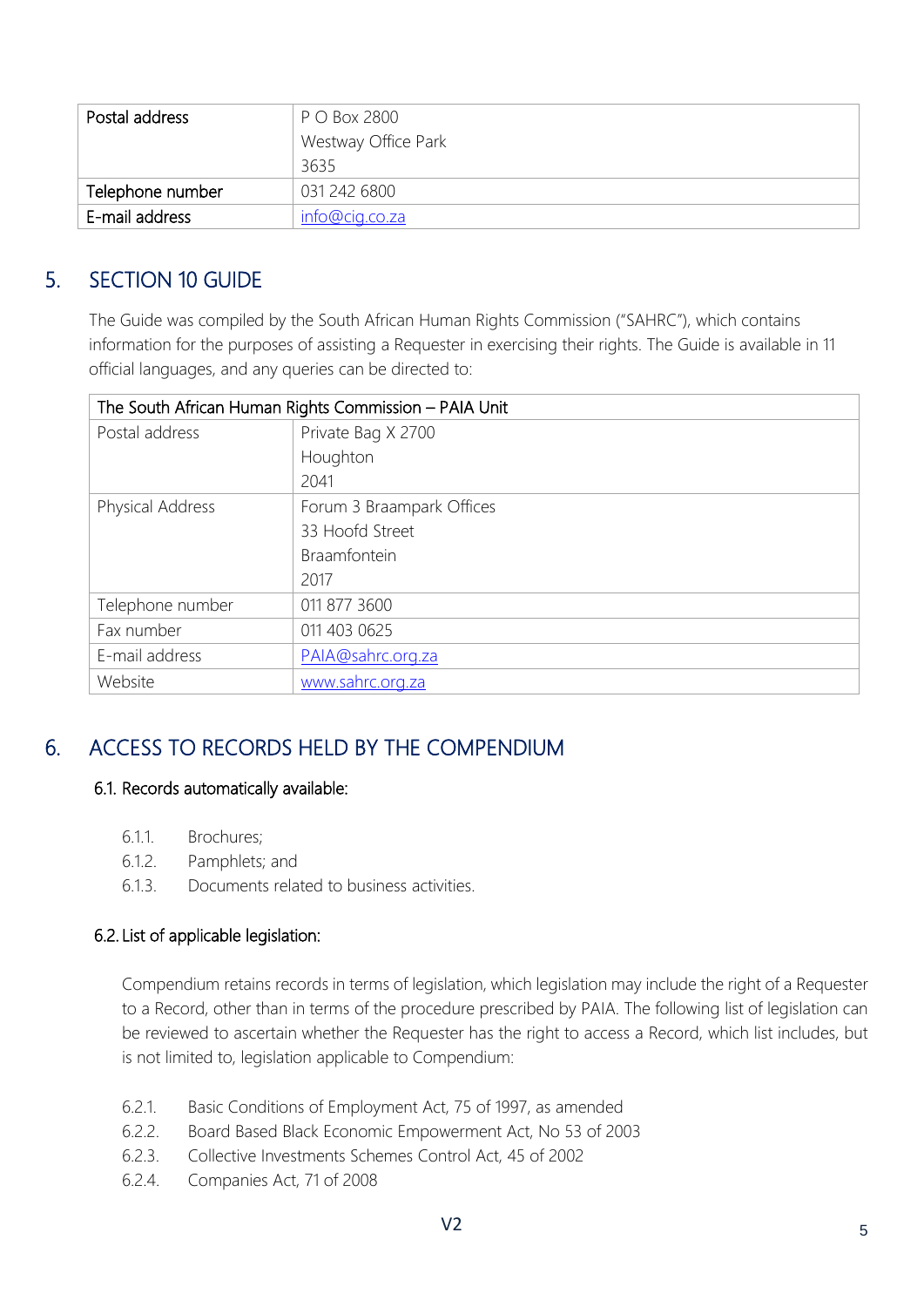- 6.2.5. Competition Act, 89 of 1998
- 6.2.6. Copyright Act, 98 of 1978
- 6.2.7. Electronic Communication and Transactions Act, 25 of 2002
- 6.2.8. Employment Equity Act No. 55 of 1998
- 6.2.9. Financial Advisory and Intermediary Services Act, 37 of 2002, as amended
- 6.2.10. Financial Intelligence Centre Act No. 38 of 2001, as amended
- 6.2.11. Financial Institutions (Protection of Funds) Act, 28 of 2001
- 6.2.12. Friendly Societies Act, 25 of 1956
- 6.2.13. Income Tax Act, 58 of 1962
- 6.2.14. Insurance Act, 18 of 2017
- 6.2.15. Labour Relations Act, 66 of 1995
- 6.2.16. Long-term Insurance Act, 52 of 1998
- 6.2.17. Medical Schemes Act, 131 of 1998
- 6.2.18. Occupational Health and Safety Act, 85 of 1993
- 6.2.19. Pension Funds Act, 24 of 1956
- 6.2.20. Short Term Insurance Act, 53 of 1998
- 6.2.21. Skills Development Act, 97 of 1998
- 6.2.22. Unemployment Contributions Act, 4 of 2002
- 6.2.23. Unemployment Insurance Act No. 63 of 2001
- 6.2.24. Value Added Tax Act No. 89 of 1991

#### 6.3. Schedule of records held in accordance with any other legislation:

- 6.3.1. Statutory company information including:
	- 6.3.1.1. Incorporation Documents
	- 6.3.1.2. Memorandum of Incorporation
	- 6.3.1.3. Minute's
	- 6.3.1.4. Records of all subsidiary and associated companies
	- 6.3.1.5. Register of Directors and Officers
	- 6.3.1.6. Share registers and other statutory registers
	- 6.3.1.7. Statutory returns to relevant authorities
- 6.3.2. Financial and Accounting Records including:
	- 6.3.2.1. Accounting Records (inclusive of books of account)
	- 6.3.2.2. Administrative Records
	- 6.3.2.3. Internal and external audit reports
	- 6.3.2.4. Schedules and documentation in support of clause 6.2.1 6.2.3 above.
- 6.3.3. Tax Records including:
	- 6.3.3.1. Income tax returns and other documentation
	- 6.3.3.2. PAYE Records
	- 6.3.3.3. Skills Development Levies Records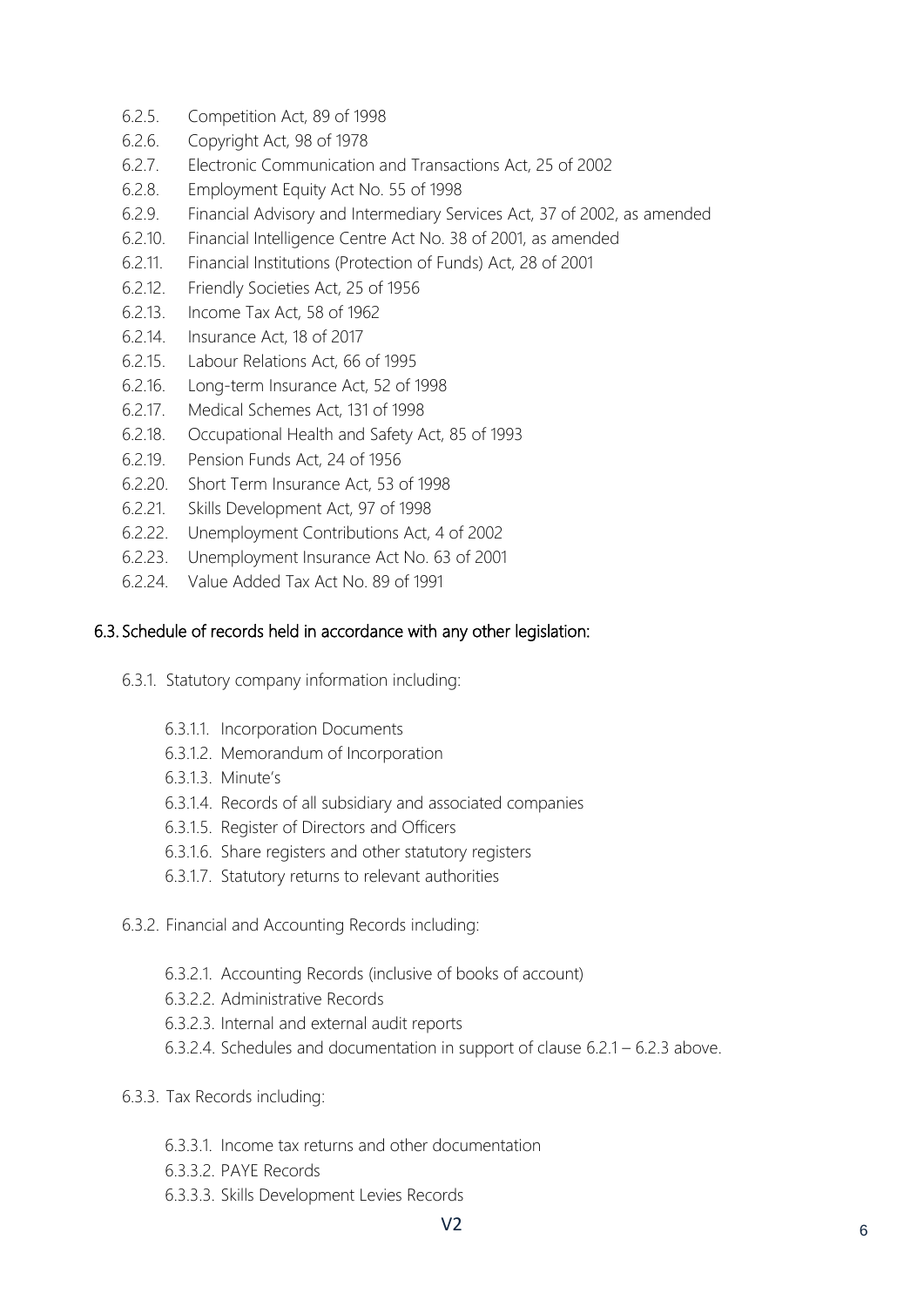6.3.3.4. Value Added Tax Record.

- 6.3.4. Legal Records including:
	- 6.3.4.1. Documentation pertaining to litigation and arbitration
	- 6.3.4.2. General agreements
	- 6.3.4.3. Licenses, permits and authorizations
	- 6.3.4.4. Insurance Records including records in respect of insurance coverage, limits and insurers
	- 6.3.4.5. Claims Records
- 6.3.5. Employee Records including:
	- 6.3.5.1. Attendance register
	- 6.3.5.2. Company tax submissions in respect of employee
	- 6.3.5.3. Employment Agreements
	- 6.3.5.4. Confidentiality agreements
	- 6.3.5.5. Restraint of Trade Agreements
	- 6.3.5.6. Disciplinary Records
	- 6.3.5.7. Employee personal details
	- 6.3.5.8. Employment conditions and policies
	- 6.3.5.9. Employment equity plan
	- 6.3.5.10.Medical aid Records
	- 6.3.5.11.Remuneration and benefits records
	- 6.3.5.12.Retirement fund records
	- 6.3.5.13. Training manuals and material
	- 6.3.5.14.Dividend payment list
- 6.3.6. Marketing Records including:

6.3.6.1. Marketing and advertising records

- 6.3.7. Customer Records including
	- 6.3.7.1. Agreements and Forms
	- 6.3.7.2. Payment details
	- 6.3.7.3. Sales Records
	- 6.3.7.4. Policy documents and wordings
	- 6.3.7.5. Transaction records
	- 6.3.7.6. Disclosures
- 6.3.8. Supplier, Service Provider and Landlord records including
	- 6.3.8.1. Terms and conditions, service level agreements and rental agreements
	- 6.3.8.2. Transactional Records and supporting information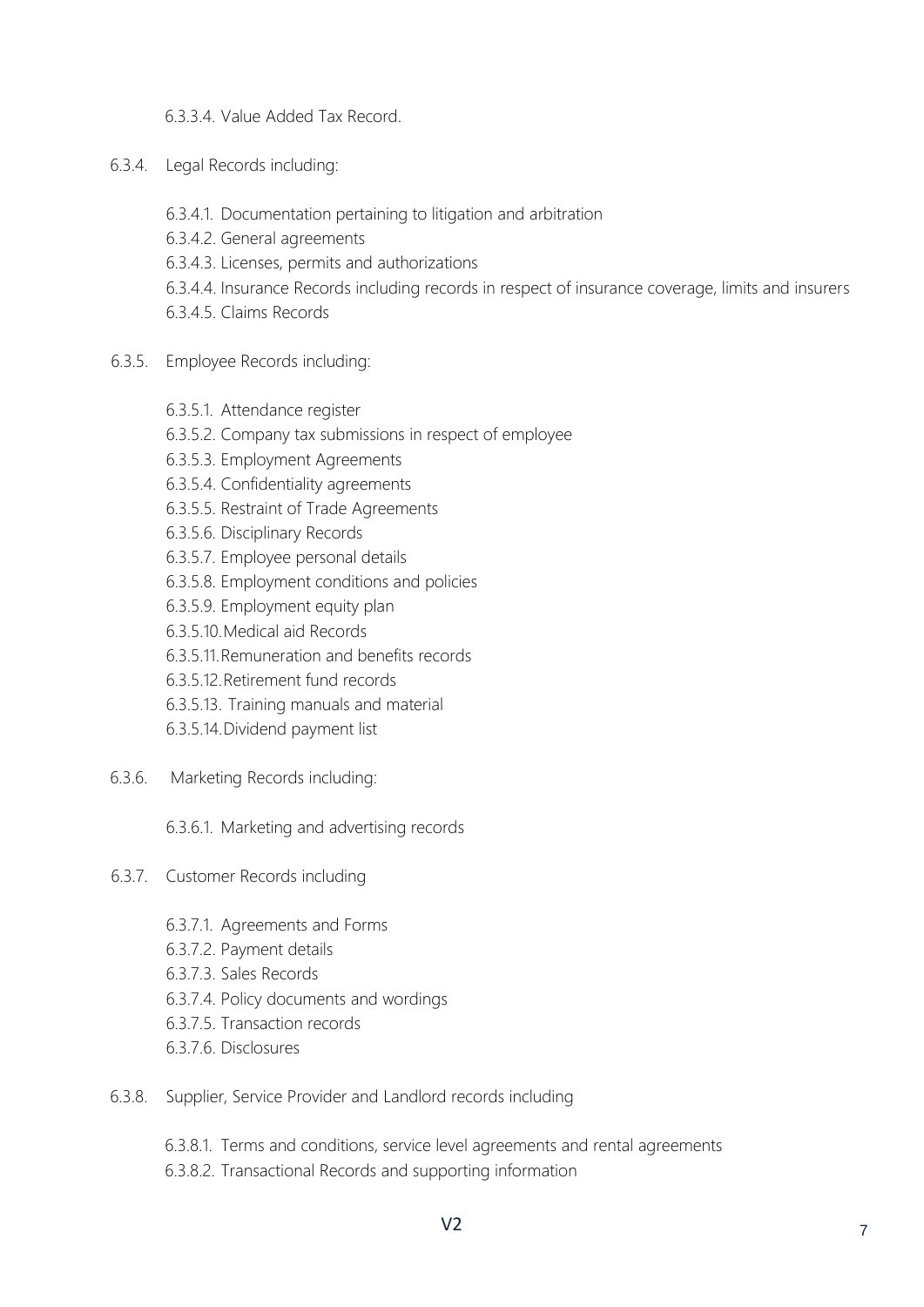- 6.3.9. Information technology including
	- 6.3.9.1. Business and data information
	- 6.3.9.2. Domain name registrations
	- 6.3.9.3. IT technology capabilities
	- 6.3.9.4. Asset Registers
- 6.3.10. Intellectual property

6.3.10.1.Trademarks, trade names and protected names 6.3.10.2.Agreements pertaining to intellectual property

## <span id="page-7-0"></span>7. ACCESS REQUEST PROCEDURE

- 7.1. The Requester must use the prescribed form attached hereto as Annexure A to make the request for access to a Record to the above Compendium address, fax number or email address for the attention of the Information Officer. The prescribed form must be completed in full and contain sufficient information in order for the Information Officer to process the Request.
- 7.2. The Information officer will notify the Requester of the prescribed fee (if any) payable and the payment details before further processing the request. An initial, non‐refundable request fee of R50.00 (excl VAT) is payable save for instances where a Data Subject seeks access to a Record containing their own personal information in terms of POPI, in which instance a request fee will not be payable. Should a request fee be payable, the Information Officer will require the Requester to provide proof of payment.
- 7.3. The Information Officers will, within 30 days of receipt of the Request, decide whether to grant or decline the Request and notice with reasons (if required) will be provided. In the event that a large volume of information is requested or the Information Offices is required to search through a large volume of Records, the 30 day period in terms of which the Information Officer must decide whether to grant or refuse the Request may be extended for a further period, not exceeding 30 days. The Requester will be notified by the Information Officer of any extension sought.
- 7.4. Should the Information Officer be unable to locate a Record, or the Record does not exist, the Information Officer will, by means of an affidavit or attestation, notify the Requester which will include information in respect of the steps taken to locate the Record.
- 7.5. In the event that the Request for Access to a Record is unsuccessful, the Requester will be notified by the Information Officer, which notification will include:
	- 7.5.1. Adequate reasons for the refusal.
	- 7.5.2. The Requester's right to lodge to apply to a court for relief within 180 days of notification of the decision for appropriate relief in accordance with sections 56(3) (c) and 78 of PAIA.
- 7.6. The Information Officer may refuse access to a Record in the following instances: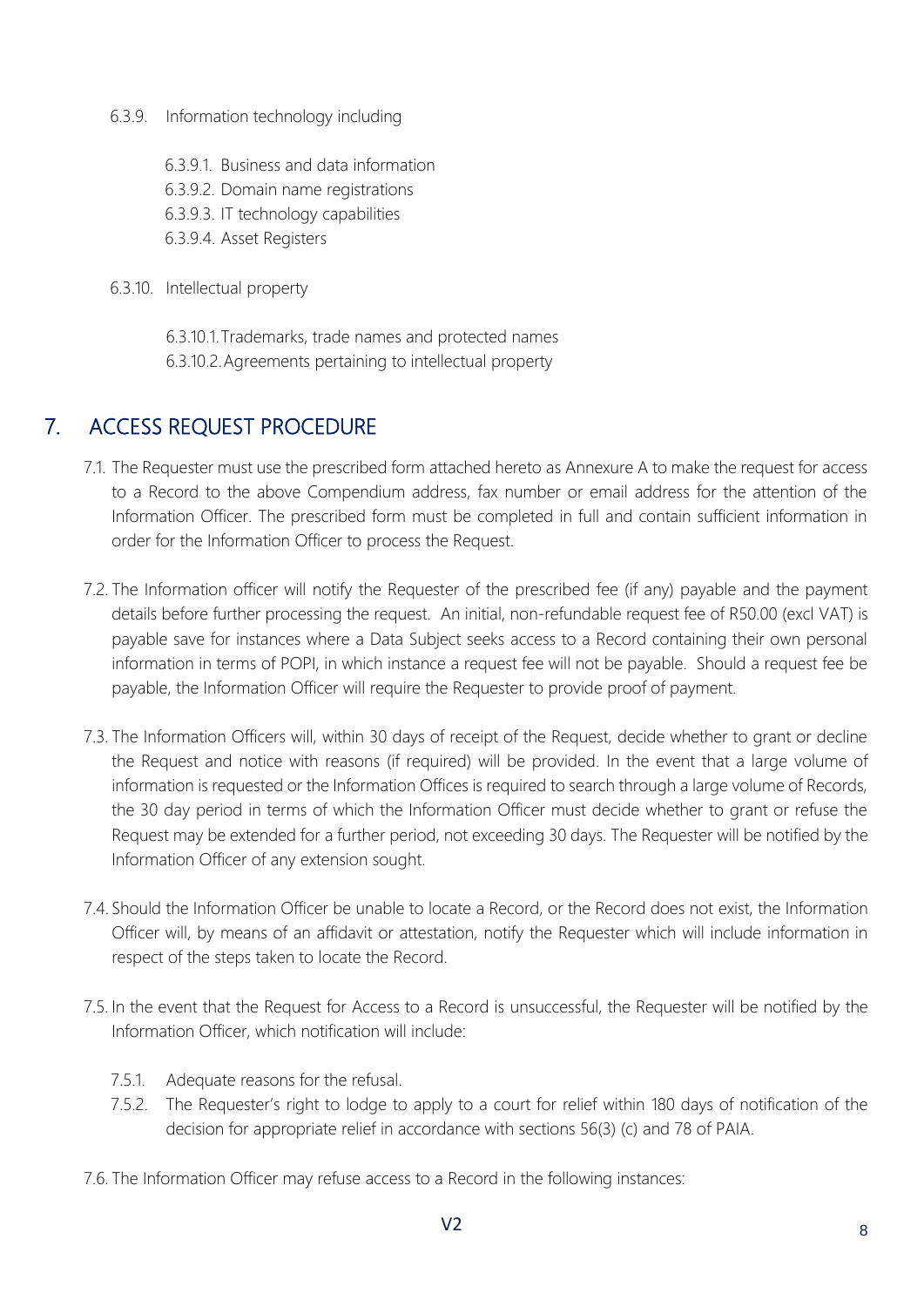- 7.6.1. protecting personal information about a third person (who is a natural person), including a deceased person, from unreasonable disclosure;
- 7.6.2. protecting commercial information that is held about a third party or a particular company or entity (for example trade secrets: financial, commercial, scientific or technical information that may harm the commercial or financial interests of the organization or the third party);
- 7.6.3. if disclosure of the Record would result in a breach of a duty of confidence owed to a third party in terms of an agreement;
- 7.6.4. if disclosure of the Record would endanger the life or physical safety of an individual;
- 7.6.5. if disclosure of the Records would prejudice or impair the protection of a person in accordance with a witness protection scheme;
- 7.6.6. if disclosure of the Record would prejudice or impair the protection of the safety of the public;
- 7.6.7. the Record is privileged from production in legal proceedings, unless the legal privilege has been waived;
- 7.6.8. disclosure of the Record (containing trade secrets, financial, commercial, scientific, or technical information) would harm the commercial or financial interests of Compendium;
- 7.6.9. the Record is a computer programme; and
- 7.6.10. the Record contains information about research being carried out or about to be carried out on behalf of a third party or Compendium.
- 7.7. If the request is granted the Requester will be notified by the Information Officer and a further fee must be paid. This would be for the search, reproduction, preparation and time that exceed the prescribed hours to search for and prepare the Records.
- 7.8. If access is requested to a Record that contains information about a third party, the Information Officer is obliged to attempt to contact this third party to inform them of the request. This enables the third party the opportunity of responding by either consenting to the access or by providing reasons why the access should be denied. In the event of the third-party furnishing reasons for the support or denial of access, the Information Officer will consider these reasons in determining whether access should be granted, or not.

### <span id="page-8-0"></span>8. PROTECTION OF PERSONAL INFORMATION ACT

- 8.1. POPI regulates and controls the Processing, collection, use, and transfer of personal information relating to identifiable, living, naturals persons and juristic persons.
- 8.2. In terms of POPI, the definition of personal information includes, but is no limited to:
	- 8.2.1. Name
	- 8.2.2. Address
	- 8.2.3. Contact Details
	- 8.2.4. Date of birth
	- 8.2.5. Place of birth
	- 8.2.6. Identity Number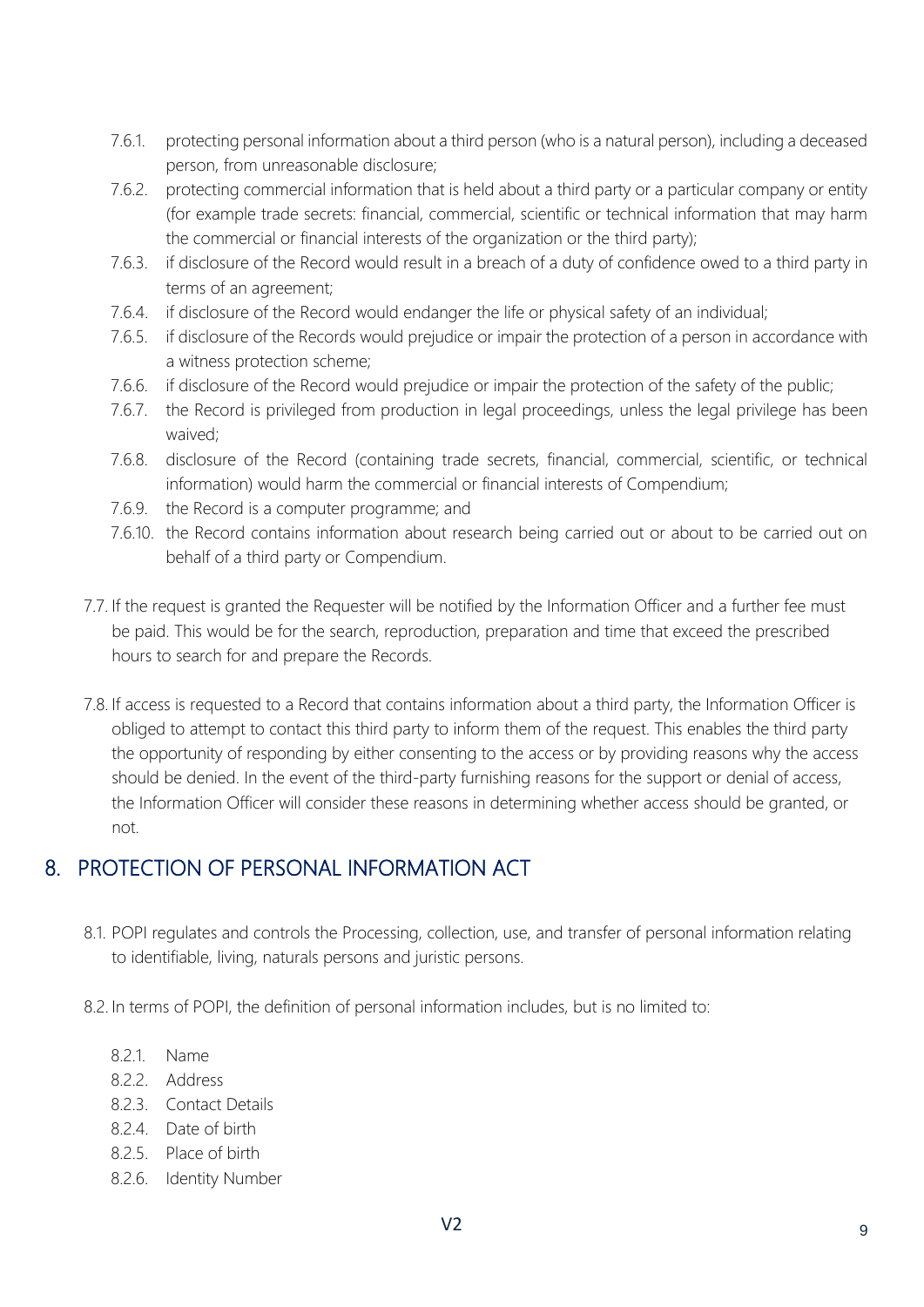- 8.2.7. Passport Number
- 8.2.8. Bank details
- 8.2.9. Tax Number
- 8.2.10. Financial Information
- 8.2.11. Marital Status
- 8.3. In terms of POPI, Compendium has a legal duty to collect, use, transfer and destroy another's (Data Subject) personal information in a lawful, legitimate and responsible manner.
- 8.4.Compendium Processes personal information in respect of, but not limited to, the following Data Subjects:
	- 8.4.1. Employees, Contractors, Consultants, Job applicants, Directors, Learnership Candidates, Representatives (as defined in the Financial Advisory and Intermediary Services Act, 2002.
	- 8.4.2. Clients
	- 8.4.3. Suppliers and Service Providers
	- 8.4.4. Regulators of Public Bodies
	- 8.4.5. Persons who physically interact with the Company at the Company's offices or through e-mail, fax, WhatsApp, websites and other means of electronic communication
	- 8.4.6. Third-parties involved in insurance claims
	- 8.4.7. Potential business partners
- 8.5. Compendium Processes personal information (without limitation):
	- 8.5.1. in accordance with its business objectives and strategies;
	- 8.5.2. to comply with its legal and contractual obligations;
	- 8.5.3. in order to make contact with, or attend to a Data subjects queries or instructions;
	- 8.5.4. to identify Data Subjects;
	- 8.5.5. to pursue the legitimate interest of Compendium or the Data Subject;
	- 8.5.6. to provide the data subject with information, which includes information about marketing. in respect of Compendium;
	- 8.5.7. to provide, maintain and improve its services;
	- 8.5.8. to perform operational, human resource and legal requirements; and
	- 8.5.9. to prevent fraud and abuse of Compendium's processes, systems and operations.
- 8.6. Compendium will ensure that all Personal information is treated with caution and will implement reasonable security measures to protect your Personal information.
- 8.7. Once the Data Subject's Personal Information is no longer required due to the fact that the purpose for which the Personal Information was held has come to an end or expired, such Personal Information will be safely and securely archived for the required periods, as prescribed by law. Compendium will thereafter ensure that such Personal Information is permanently destroyed.
- 8.8. In the event that a Data Subject requires details of the Personal Information Compendium holds, the Data Subject must submit a request in accordance with 7 of this Manual.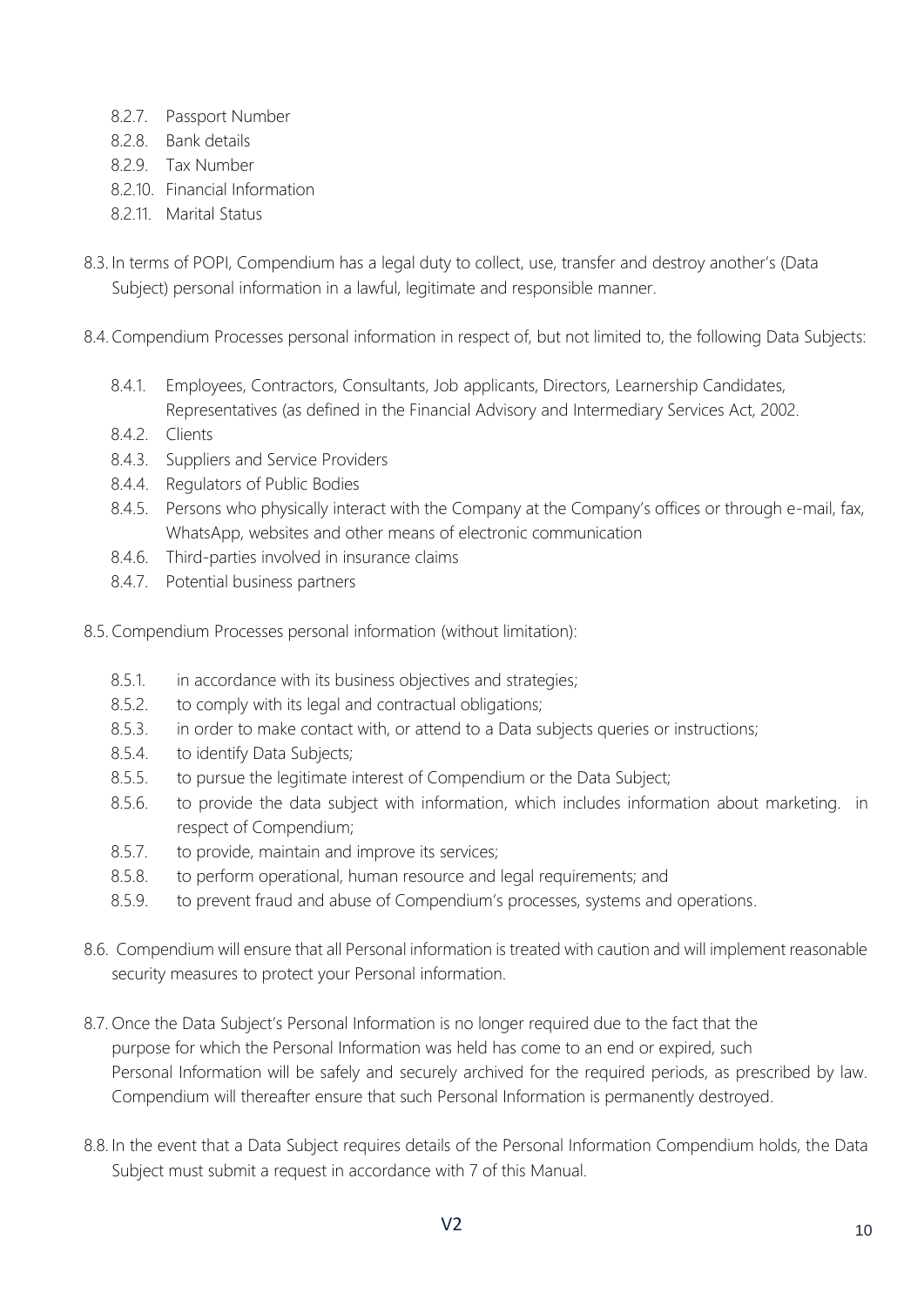#### ANNEXURE A

#### FORM FOR REQUEST FOR ACCESS TO A RECORD

#### <span id="page-10-0"></span>REQUEST FOR ACCESS TO RECORD OF A PRIVATE BODY

Section 53(1) of the Promotion of Access to Information Act, 2000 (Act No 2 of 2000)

#### (Regulation 4)

#### Particulars of private body

| Postal Address           | Physical Address                 |  |  |  |
|--------------------------|----------------------------------|--|--|--|
| The Information Officer  | The Information Officer          |  |  |  |
| <b>PO Box 2800</b>       | Compendium House, 5 The Crescent |  |  |  |
| Westville                | Westway Office Park, Westville   |  |  |  |
| 3635                     | 3635                             |  |  |  |
| Tel:<br>$(031)$ 242 6800 | E-mail: info@cig.co.za           |  |  |  |
| Fax:<br>086 238 6788     | Website: www.cig.co.za           |  |  |  |

#### Particulars of person requesting access to the record

| The particulars of the person who requests access to the records must be recorded below.<br>a)<br>Furnish an address and/or fax number in the Republic to which information must be sent.<br>b)<br>Proof of the capacity in which the request is made, if applicable, must be attached.<br>$\mathsf{C}$ |            |  |  |  |  |  |  |
|---------------------------------------------------------------------------------------------------------------------------------------------------------------------------------------------------------------------------------------------------------------------------------------------------------|------------|--|--|--|--|--|--|
| Full names and surname                                                                                                                                                                                                                                                                                  |            |  |  |  |  |  |  |
| Identity number                                                                                                                                                                                                                                                                                         |            |  |  |  |  |  |  |
| Postal address                                                                                                                                                                                                                                                                                          |            |  |  |  |  |  |  |
| Telephone number                                                                                                                                                                                                                                                                                        | Fax number |  |  |  |  |  |  |
| E-mail address                                                                                                                                                                                                                                                                                          |            |  |  |  |  |  |  |
| Capacity in which request is made, when made on behalf of another person                                                                                                                                                                                                                                |            |  |  |  |  |  |  |
|                                                                                                                                                                                                                                                                                                         |            |  |  |  |  |  |  |

#### A. Particulars of person on whose behalf request is made

| This section must be completed only if a request for information is made on behalf of another person. |  |  |  |  |  |  |
|-------------------------------------------------------------------------------------------------------|--|--|--|--|--|--|
| Full names and surname                                                                                |  |  |  |  |  |  |
| Identity number                                                                                       |  |  |  |  |  |  |

#### B. Particulars of record

| Provide full particulars of the record to which access is requested, including the reference number if that is known to |
|-------------------------------------------------------------------------------------------------------------------------|
| you, to enable the record to be located.                                                                                |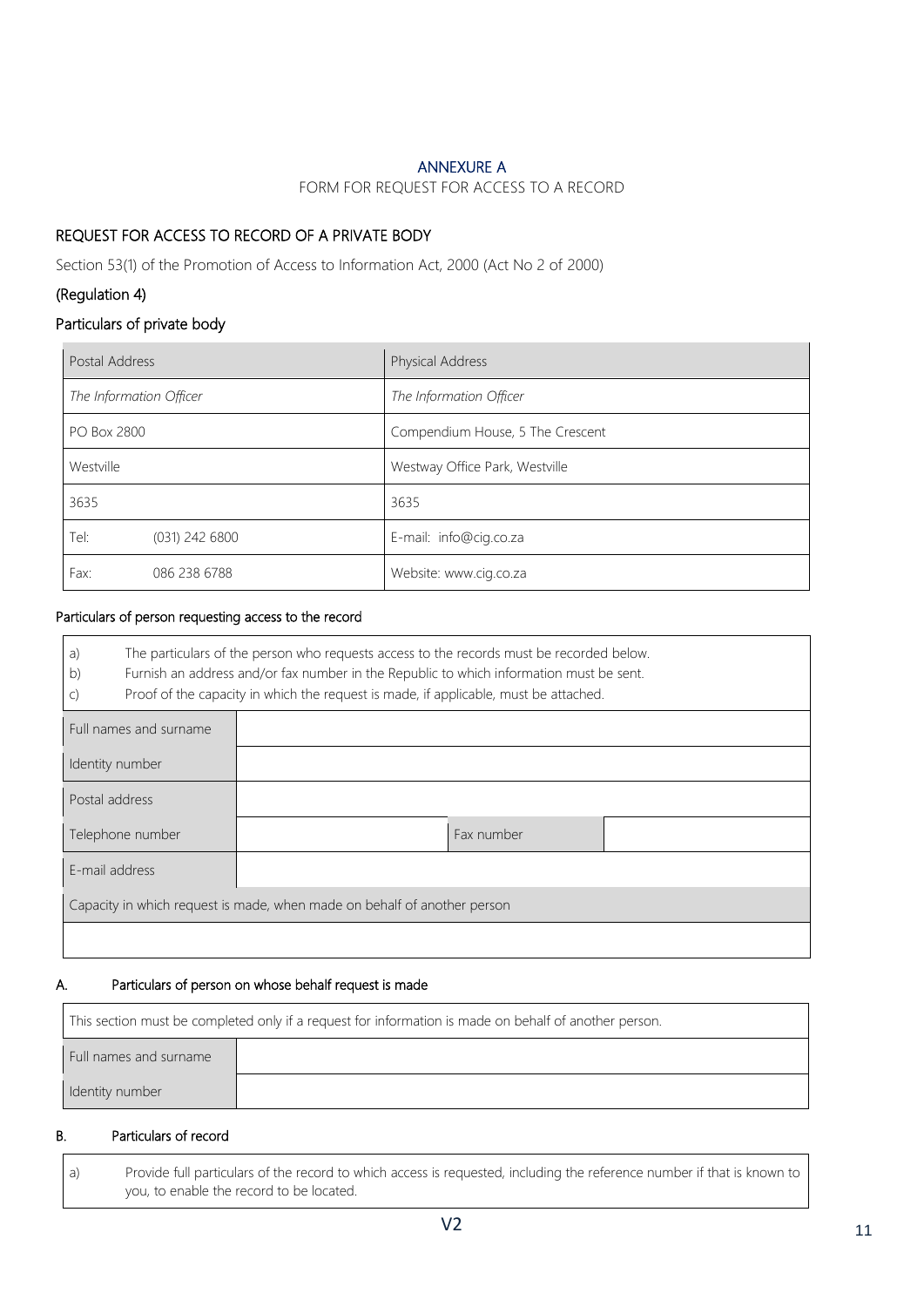| b)   | If the provided space is inadequate, please continue on a separate folio and attach it to this form. The requester<br>must sign all the additional folios. |
|------|------------------------------------------------------------------------------------------------------------------------------------------------------------|
| $1.$ | Description of record or relevant part of the record:                                                                                                      |
|      |                                                                                                                                                            |
|      |                                                                                                                                                            |
|      |                                                                                                                                                            |
|      |                                                                                                                                                            |
|      |                                                                                                                                                            |
|      |                                                                                                                                                            |
| 2.   | Reference number, if available:                                                                                                                            |
|      |                                                                                                                                                            |
| 3.   | Any further particulars of record:                                                                                                                         |
|      |                                                                                                                                                            |
|      |                                                                                                                                                            |
|      |                                                                                                                                                            |

#### Fees

| a) | A request for access to a record, other than a record containing personal information about yourself, will be<br>processed only after a request fee has been paid. |
|----|--------------------------------------------------------------------------------------------------------------------------------------------------------------------|
| b) | You will be notified of the amount required to be paid as the request fee.                                                                                         |
|    | The fee payable for access to a record depends on the form in which access is required and the reasonable time<br>required to search for and prepare a record.     |
| d) | If you qualify for exemption of the payment of any fee, please state the reason therefore.                                                                         |
|    | Reason for exemption from payment of fees                                                                                                                          |
|    |                                                                                                                                                                    |
|    |                                                                                                                                                                    |
|    |                                                                                                                                                                    |

#### Form of access to record

| If you are prevented by a disability to read, view or listen to the record in the form of access provided for in 1 to 4 hereunder,<br>state your disability and indicate in which form the record is required. |  |  |  |  |  |  |  |
|----------------------------------------------------------------------------------------------------------------------------------------------------------------------------------------------------------------|--|--|--|--|--|--|--|
| Disability<br>Form in which record is required                                                                                                                                                                 |  |  |  |  |  |  |  |
|                                                                                                                                                                                                                |  |  |  |  |  |  |  |
|                                                                                                                                                                                                                |  |  |  |  |  |  |  |
|                                                                                                                                                                                                                |  |  |  |  |  |  |  |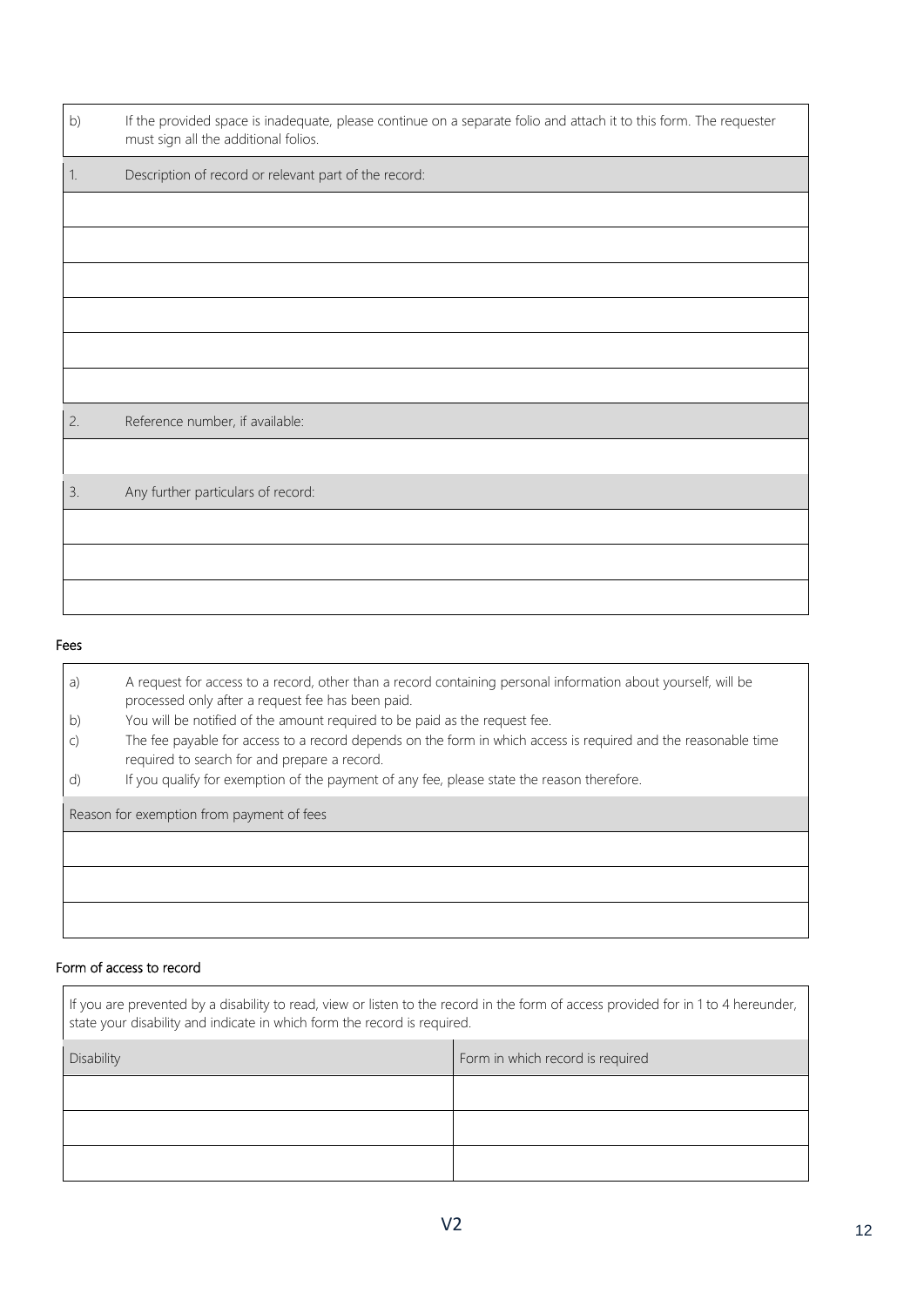| Mark the appropriate box with an "X"<br>NOTES: |                                                                                                                                                                                                                                                                                                                                                                                             |  |                                                         |                     |  |  |                                                            |  |  |  |  |
|------------------------------------------------|---------------------------------------------------------------------------------------------------------------------------------------------------------------------------------------------------------------------------------------------------------------------------------------------------------------------------------------------------------------------------------------------|--|---------------------------------------------------------|---------------------|--|--|------------------------------------------------------------|--|--|--|--|
| a)<br>b)<br>$\mathsf{C}$                       | Your indication as to the required form of access depends on the form in which the record is available.<br>Access in the form requested may be refused in certain circumstances. In such a case you will be informed if access<br>will be granted in another form.<br>The fee payable for access to the record, if any, will be determined partly by the form in which access is requested. |  |                                                         |                     |  |  |                                                            |  |  |  |  |
| 1.                                             | If the record is in written or printed form:                                                                                                                                                                                                                                                                                                                                                |  |                                                         |                     |  |  |                                                            |  |  |  |  |
|                                                | Copy of record*<br>Inspection of record                                                                                                                                                                                                                                                                                                                                                     |  |                                                         |                     |  |  |                                                            |  |  |  |  |
| 2.                                             | If record consists of visual images: (this includes photographs, slides, video recordings, computer-generated images,<br>sketches, etc.)                                                                                                                                                                                                                                                    |  |                                                         |                     |  |  |                                                            |  |  |  |  |
|                                                | View the images                                                                                                                                                                                                                                                                                                                                                                             |  |                                                         | Copy of the images* |  |  | Transcription of the images*                               |  |  |  |  |
| 3.                                             | If record consists of recorded words or information which can be reproduced in sound:                                                                                                                                                                                                                                                                                                       |  |                                                         |                     |  |  |                                                            |  |  |  |  |
|                                                | Listen to the soundtrack (audio cassette)                                                                                                                                                                                                                                                                                                                                                   |  |                                                         |                     |  |  | Transcription of soundtrack* (written or printed document) |  |  |  |  |
| $\overline{4}$ .                               | If record is held on computer or in an electronic or machine-readable form:                                                                                                                                                                                                                                                                                                                 |  |                                                         |                     |  |  |                                                            |  |  |  |  |
|                                                | Printed copy of record                                                                                                                                                                                                                                                                                                                                                                      |  | Printed copy of information<br>derived from the record* |                     |  |  | Copy in computer readable form*<br>(flash or compact disc) |  |  |  |  |
|                                                | *If you requested a copy or transcription of a record (above), do you wish the copy or<br><b>YES</b><br><b>NO</b><br>transcription to be posted to you? A postal fee is payable.                                                                                                                                                                                                            |  |                                                         |                     |  |  |                                                            |  |  |  |  |

#### C. Particulars of right to be exercised or protected:

If the provided space is inadequate, please continue on a separate folio and attach it to this form. The requester must sign all the additional folios.

Indicate which right is to be exercised or protected

1. Explain why the requested record is required for the exercising or protection of the aforementioned right

#### D. Notice of decision regarding request for access:

You will be notified in writing whether your request has been approved or denied. If you wish to be informed thereof in another manner, please specify the manner and provide the necessary particulars to enable compliance with your request.

How would you prefer to be informed of the decision regarding your request for access to the record?